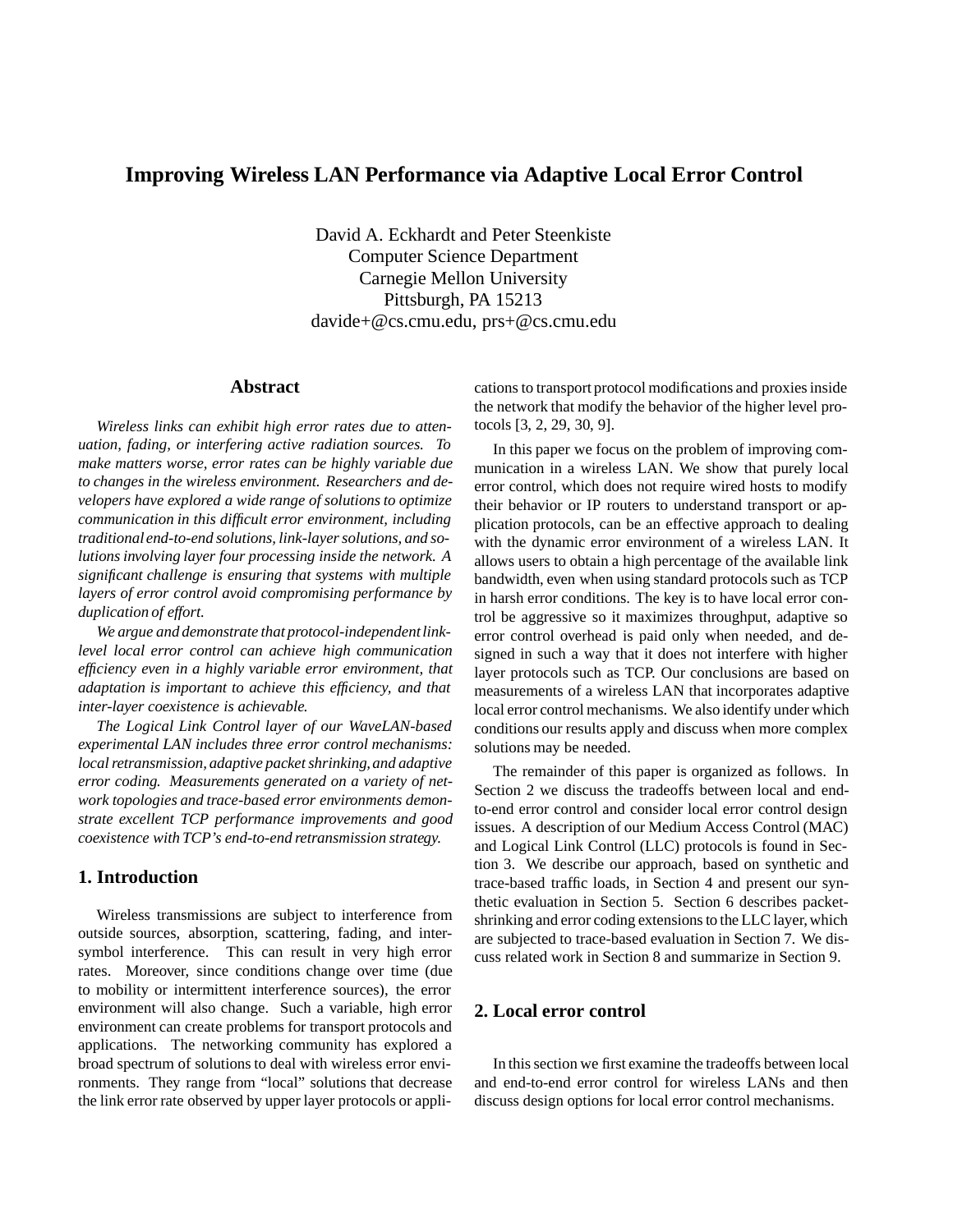### **2.1. Local versus end-to-end error control**

Addressing link errors near the site of their occurrence seems intuitively attractive for several reasons.

First, entities directly connected by a link are the most likely to understand its particular characteristics. For example, it seems impractical for end-systems to track the current propagationdelay for each linkthey use, nor feasible for them to know which packet loss events represent congestion versus intermittent link errors (TCP's assumption that most burst loss is due to congestion is a well-known incorrect simplifying assumption). Moreover, entities on the link are likely to be able to respond more quickly to changes in the error environment.

Second, local error control may be significantly more efficient than end-to-end error control. If an error-prone wireless link is the last hop on a path from a distant server to a mobile client, end-to-end retransmission demands bandwidth on every link, while local retransmission requires extra bandwidth only where it's truly needed.

Third, as a practical matter, deploying a new wireless link protocol on only those links that need it is easier than modifying transport code on millions of deployed wired machines. Application-level proxies address this problem to some extent, but they are currently constrained to running on end systems, whereas local error control can operate on exactly the links that require it (such as a point-to-point link connecting two LANs).

Despite these attractions, tryingto do too much locally can lead to its own problems [27]. In the case of local error control for links with highly variable error rates there are at least three dangers. First, local error recovery mechanisms may alter the characteristics of the network, which could confuse higher layer protocols. For example, local retransmission could result in packet reordering or in large fluctuations of the round-trip time, either of which could trigger TCP timeouts and retransmissions. Second, local and end-to-end error control are adaptive mechanisms that may respond to the same events. This could result in undesirable interactions, causing inefficiencies and potentially even instability. A very simple example is duplicate retransmissions generated by the local recovery protocol and by TCP. These can result in excessive link bandwidth consumption or, worse, queue overflow. Finally, a given data packet may bear informationwith a limited useful lifetime, so any retransmission may be wasted effort. For example, it is better to drop a late audio packet than to retransmit it, since retransmission may make the next packet late as well.

Given the significant advantages of local error control, we will pursue a purely local approach engineered to avoid the drawbacks mentioned above.

#### **2.2. Design tradeoffs for local error control**

Once we decide to address wireless link errors locally, we are faced with several options, ranging from purely local solutions to solutions where the local error control interacts with the higher layers in the protocol stack to avoid undesirable effects.

There are several flavors of purely local solutions. The lowest level solution is hardware error control techniques such as adaptive codecs and multi-rate modems [20, 26]. While these are attractive in terms of simplicity, they may leave a noticeable residual error rate. In addition, while they reduce the average error rate, they can not typically differentiate between packets belonging to different flows. For example, in a shared-channel LAN different mobile stations may experience widely varying error conditions (due to, e.g., different locations [10]); tracking the appropriate coding level for different stations would be challenging with a transparent, low-level hardware approach.

An alternative is "pure" link-layer approaches such as IEEE 802.11 [15], MACA [17], and MACAW [5] that apply error controlon a per-packet basis and do so in a protocol-and application-independent fashion. These mechanisms can potentially be made "flow-aware" (rather than protocol-aware) by tailoring the level of error control to the nature of the flow (e.g., bounding retransmission for packets with a limited lifetime). Flow information could be obtained through protocols such as RSVP [6] or the IP type-of-service header bits [12].

"Protocol-aware" link-layer protocols [3] may inspect the packets they pass in order to give special treatment where it is most needed. While this can significantly improve performance, it requires gateways to understand a wide variety of transport or even application protocols. The Internet currently carries a wide variety of incompatible streaming audio and video protocols, and this situation seems likely to persist. The development of protocols and the development and deployment of parsers could evolve into an "arms race" between protocol designers and network administrators.

Solutions that require network support at the highest level in the protocol stack are "gateway-style" or "indirect" error control [2, 7, 3, 29] which perform significant and stateful protocol translation, or even data transcoding [30, 14], at the border of two subnets with greatly differing characteristics. In addition to potentially needing to understand multiple protocols, this approach faces significant challenges when network routing changes, as state must be migrated from one gateway to another.

In this paper we evaluate the performance of "pure" linklayer error control. The first reason is its simplicity. A second reason is that a number of protocols incorporating link-layer error control are being defined and deployed (e.g., 802.11 [15], MACA [17]), so information about TCP interactions may be valuable to these efforts. We focus on the case of reliable data transfer using TCP, which is by far the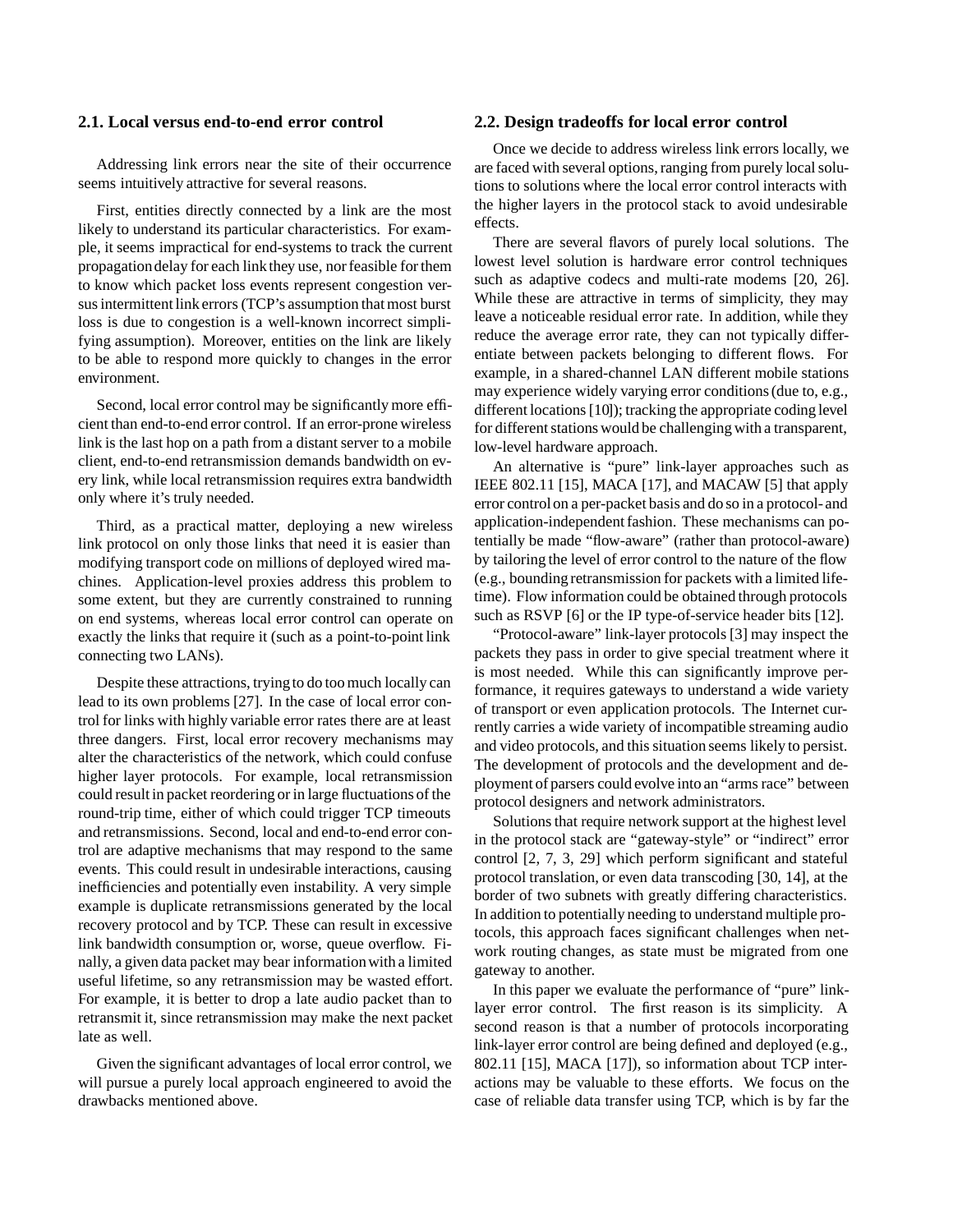most widely used transport protocol. Our approach is purely link-layer in the sense that it treats packets as opaque, not depending on the TCP (or even IP) specification or implementation, although, as we discuss below, our results suggest that link-layer error control may benefit from awareness of flow-specific characteristics.

Our evaluation consists of two parts. First, we will observe how purely local error control improves the performance of TCP, operating in a wide variety of situations. To understand the interactions between local error control and TCP, we use simple local error control based on local retransmission only (Section 3) and apply synthetic burst loss patterns designed to provide particular stresses (Section 5). These results provide a LAN-independent case for straightforward, protocol-independent local error control increasing TCP throughput under a broad set of conditions. Second, we present a more realistic evaluation based on a more sophisticated adaptive local error control implementation (Section 6) and WaveLAN-specific error traces (Section 7).

## **3. MAC and LLC**

We describe the design and implementation of our media access control (MAC) protocol, extensions for retransmission-only error control, and briefly characterize performance of our experimental system.

## **3.1. MAC design**

The goal of our MAC protocol design was building a vehicle for investigating the design and effectiveness of local error control and interactions between protocol layers, rather than designing a new standard or validating an existing one. Our focus is on a pico-cell environment with a small number of mobile stations and a backbone-connected base-station responsible for connecting the cell to the rest of the Internet.

Our resulting MAC is based on master/slave transactions. A master, presumably the base station, periodically sends a message to each mobile slave; the message can transfer data to the slave, and may invite the slave to transfer data itself. Two types of transactions are relevant to this paper. First, the INVITE and JOIN messages are used to add new mobile hosts to the master's polling list. Second, POLL-DATA and DATA-ACK are used for data transfers. The POLL-DATA message is sent by the master; it is used to transfer data to the slave and to invite the slave to send data. The slave responds with an DATA-ACK message that acknowledges the master's packet and can return data, if requested.

The operation of the MAC is similar to the IEEE 802.11 Point Control Function [15]. Clearly, many features could be added. For example, one could add contention periods, similar to the 802.11 Distributed Coordination Function (DCF).



**Figure 1. MAC and LLC actions**

#### **3.2. LLC design**

In a wireless environment, data packets may be lost entirely, partially lost due to truncation, or corrupted by bit errors. The simplest error control mechanism, stop-and-wait retransmission, addresses all three as follows. First, both parties (master and slave) keep copies of each data packet until they receive an acknowledgement from the other party. Second, fields are added to the POLL-DATA and DATA-ACK headers to store acknowledgement information for data packets flowing in the opposite direction. The resulting actions executed by the MAC and LLC layers on both master and slave are shown in Figure 1.

#### **3.3. Implementation and Performance**

Our hardware platform is Intel 80486 and Pentium laptops using 915 MHz PCMCIA card WaveLAN units. We disabled the WaveLAN backoff protocol by programming the embedded Ethernet controller to make only one transmission attempt per packet. This allows us to schedule non-colliding packet transmissions. The master/slave polling protocol was then implemented in software on top of this basic packet transmission function. The master continuously polls slaves, mixing INVITE requests for new mobile hosts with POLL-DATA requests to known mobile hosts in the cell. In our experiments, one laptop operates as a master/base station, while the other laptops use the slave protocol. The protocol is implemented in a kernel device driver for NetBSD Unix.

The WaveLAN hardware has a nominal throughput of 2 Mb/s, which drops to about 1.8 Mb/s after considering the effects of headers and standard MAC overhead. A standard Ethernet-style WaveLAN driver achieves 1.4 Mb/s for a single TCP stream between two hosts, compared to .8 Mb/s when using our MAC protocol. This 43% loss in throughput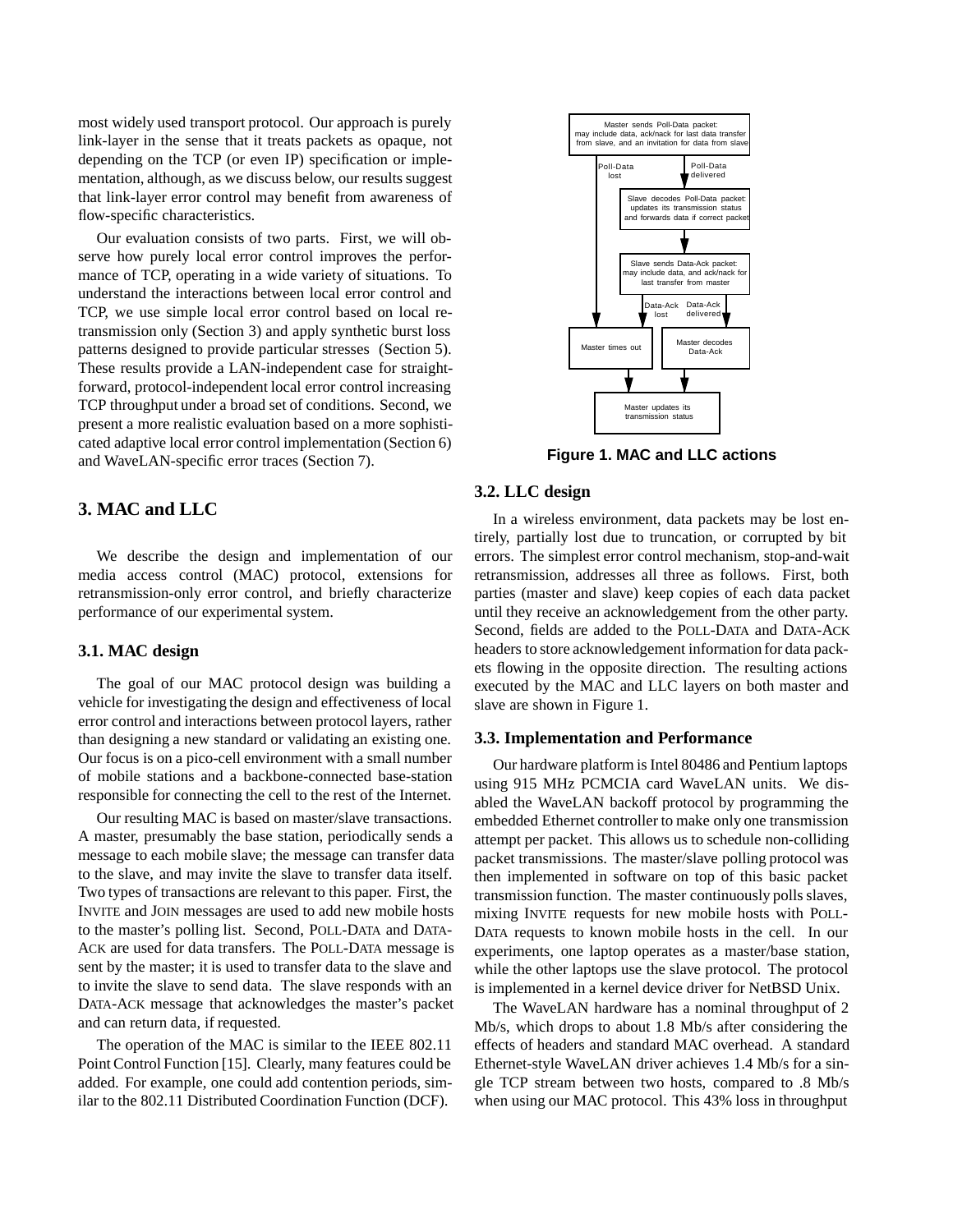

**Figure 2. Hosts used in experiments**

is a result of the high per-packet overhead of our software MAC implementation. However, this throughput is credible, and a reasonable starting point for our research.

Clearly, MAC designers with control over hardware-level microengines can improve on this implementation, especially in regard to performance. The software path on the slave to respond to a poll from the master represents a non-trivial source of overhead.

### **4. Experimental approach**

Our evaluations were performed using laptops running our experimental system. Our "base station" was a 25 MHz 80486 DECpc 425SL and our client was a 75 MHz Pentium Toshiba Satellite Pro 400CDT, both running NetBSD 1.2. The base station was connected to our campus Ethernet and routed traffic between it and the client. There was no attempt to provide a "clean room" network environment or to make tests only at certain times of day, but we didn't observe substantial variation between experiments.

Experiments were run in both a LAN and WAN environment (see Figure 2). The LAN experiments used an Ethernet segment in addition to the wireless link. For the WAN experiments, we used a remote host at NCAR, 6 hops away from our wireless LAN. The round-trip time between CMU and NCAR is approximately 40 milliseconds; the path is lightly loaded and essentially lossless.

Performing repeatable and comparable experiments in a wireless environment is challenging because the events in the wireless environment are hard to control. We address this problem by relying on a "packet killer" in the kernel device driver to drop or corrupt packets in a controlled fashion. The killer operates on a variable-length repeating list of packet error events, and applies appropriate errors (e.g., packet loss) to each packet as it is transmitted, received, or both, depending on the error trace. By replaying the same list of packet error events, we can repeat experiments, or directly compare the effectiveness of different error control strategies in the same (emulated) error environment. The packet killer emulates packet loss on output by setting the Ethernet destination MAC address to a constant unused by any WaveLAN



**Figure 3. TCP versus data-packet loss in bursts of one to eight packets per hundred.**



**Figure 4. TCP encountering 2% packet loss in 2-packet bursts.**

unit, so that appropriate air time is consumed. On input, a loss event is handled by the device driver's interrupt routine immediately discarding the packet.

## **5. Pattern-based evaluation**

In this section, we will compare the performance of TCP with and without local error control. To understand interactions between local and end-to-end error control, we disabled packet shrinking and error coding, leaving only local retransmission, and employed simple synthetic packet loss patterns.

We will demonstrate the well-known severe degradation of TCP performance in the face of modest packet loss, show how local retransmission avoids this unfortunate situation in a variety of situations, and present a more general analysis of when local retransmission appears to be attractive.

### **5.1. Basic robustness evaluation**

We first focus on the simplest possible scenario: a single TCP connection between a wireless slave and the master station. Figure 3 shows the throughput of TCP without local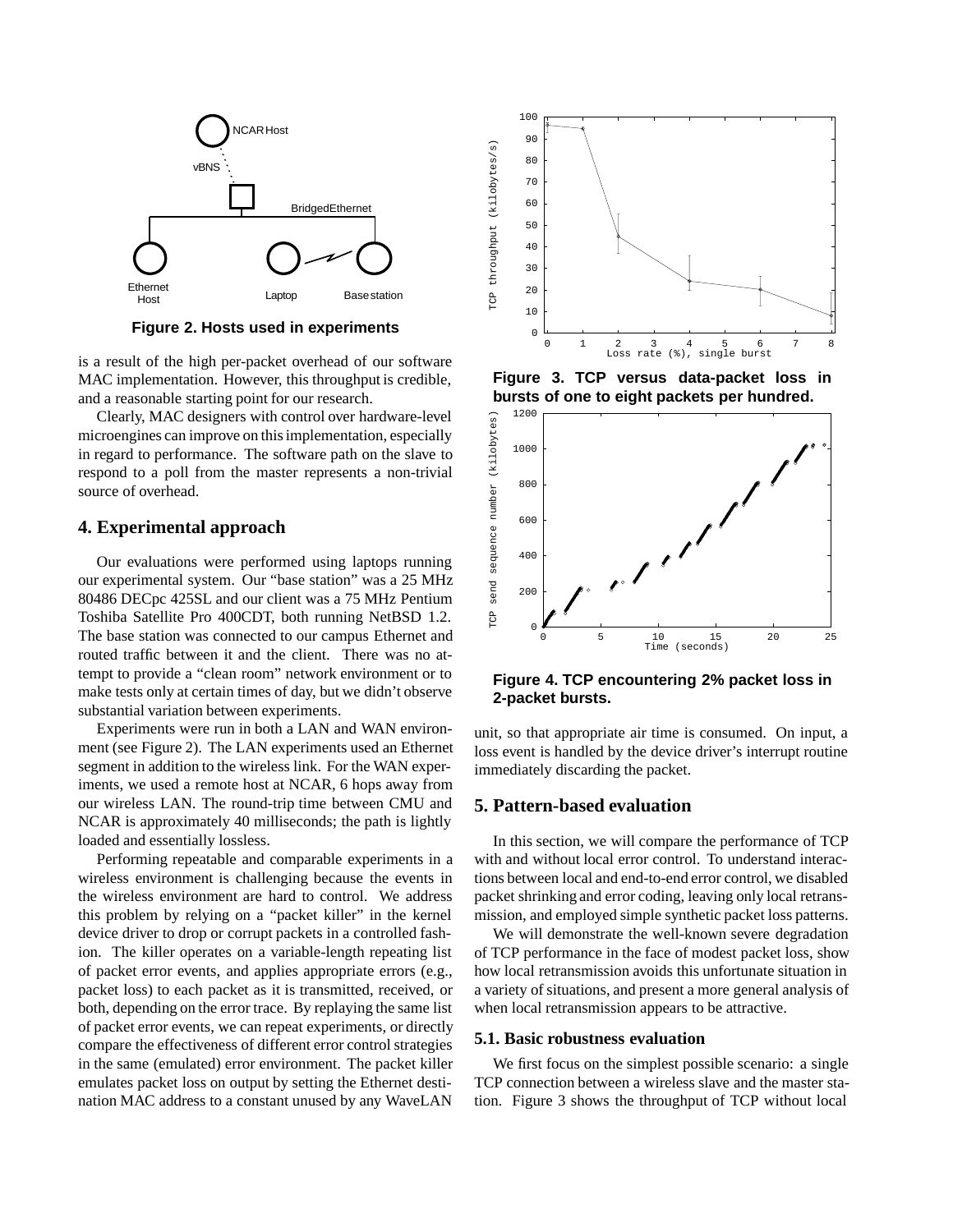

**Figure 5. TCP with link-level retransmission, 0% to 83% loss.**



**Figure 6. Trace of TCP with link-level retransmission, 83% loss.**

retransmission. As for all the results in this section, each data point summarizes the results of 5 1-megabyte runs; the error bar denotes the range of observations and the point on the bar denotes the mean. The error pattern for Figure 3 consists of a single burst of one to eight packets being dropped out of every hundred packets, resulting in error rates between 1% and 8%. We see that performance degrades quite quickly. TCP handles single packet drops well, but, as we would expect, when multiple packets per window are dropped, TCP congestion avoidance and timeouts are triggered [16, 13, 21] and performance drops by a factor of two. It continues to drop quickly as the burst size increases. Conventional wisdom, supported by recent work [22], says that TCP Reno can handle packet loss rates of up to 1-2%; our results support this conclusion, given that burst losses are particularly challenging. Figure 4 shows a TCPDUMP trace of a representative observation from the 2% loss (2-packet burst) case of Figure 3. We see that timeouts substantially degrade performance.

Figure 5 shows the throughput of TCP when we enable local retransmission. Five-packet bursts were dropped from



**Figure 7. Effect of packet loss on TCP, Ethernet transmitter.**

windows of 6, 12, 25, 50, and 100 packets to yield a variety of loss rates. Note that scale is very different from the scale in Figure 3: it covers loss rates of 0-85% instead of 0-8%. We see that, as the link capacity degrades linearly, the achieved throughputdrops off in the same fashion, which is essentially ideal. Figure 6 shows a TCP trace from the 83% loss case. The reason that this works well is straightforward. The local retransmission hides most of the packet loss on the wireless link from TCP, so TCP stabilizes at a rate corresponding to the average bandwidth of the wireless link.

## **5.2. A broad set of scenarios**

Above we evaluated local retransmission in a very restricted scenario with the intent of understanding its behavior. In practice a wide range of conditions may impact the effectiveness of local retransmission. In this section we evaluate its performance under a diverse set of conditions.

So far we have presented results where only a single link is involved. A slightly more complex topology involves a single Ethernet segment and our (bottleneck) wireless link. Figure 7 shows the throughput under a variety of loss rates from a 100 MHz Pentium system on the same Ethernet segment as the base station. The presence of the additional link makes no noticeable difference in throughput; reversing the direction of flow (not shown) results in the same performance.

Figure 8 extends our investigation to a WAN connection from our campus across the vBNS to a Cray at ucar.edu. The network path comprises our base station, our departmental gateway, two intermediate nodes at our service provider, a vBNS hop, the UCAR gateway, and the Cray. The round-trip time is approximately 40 milliseconds. Again, we observe that local retransmission results in consistently good performance; reversing the flow direction (not shown) yields no significant difference. The reduction in best-case rate from 100 to 70 kilobytes per second is due to the combination of TCP's smaller long-haul maximum segment size and the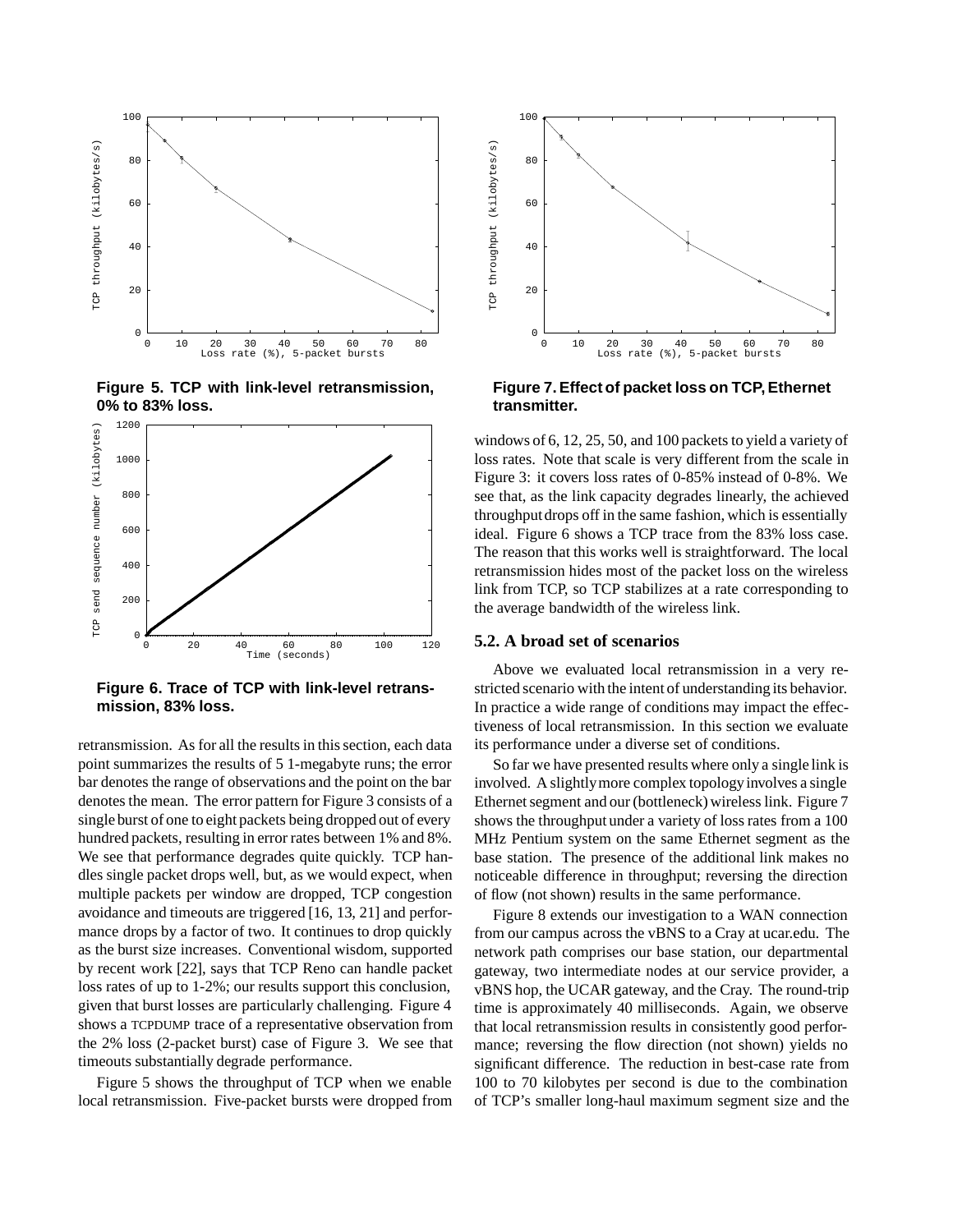

**Figure 8. Effect of packet loss on TCP, distant transmitter.**



**Figure 9. User throughput of four competing TCP streams.**

high per-packet cost of our software MAC implementation (Section 3).

Figure 9 depicts the results of running four independent TCP streams over our local retransmission protocol. Each point represents the throughputof a single TCP stream during a single run; five runs of four streams each time result in twenty observations for each loss rate. Note that the distance between the best and worst rates observed for each loss rate is very small, even though they may be from different runs.

### **5.3. Analysis**

In this section we analyze why local retransmission is so effective. This allows us to identify the conditions that must be met by local error control mechanisms for efficient interaction with TCP.

#### **5.3.1. Steady state conditions**

We will begin by considering the simple case, a link with a constant error rate. With local retransmission, the impact of the wireless link on traffic will be similar to that of a

regular wired link. The relative slowness of many wireless links means that buffer memory sufficient to smooth out long burst losses is affordable. Assuming the wireless link is the bottleneck, TCP congestion control will converge on the link's available throughput.

When we consider the steady state behavior of TCP, local error control must meet several requirements for TCP to exhibit stable behavior under steady error conditions:

- TCP interprets packet loss as a sign of congestion (Figure 3). This means that local error control should be persistent enough that lost packets almost always indicate congestion.
- Packet reordering results in the receiver generating duplicate acknowledgements, which will cause the sender to infer packet loss or even congestion. Local error control mechanisms should avoid packet reordering since it will cause unnecessary transport-level retransmissions, and thus waste bandwidth. An alternative to avoiding packet reordering is to avoid its negative effects by, for example, suppressing duplicate acknowledgements [3], but this requires special-case router code for each supported transport protocol, a weakening of IP semantics.
- TCP estimates the round-trip time and uses this estimate to determine when it should back off and retransmit data. If local error control can significantly delay packets, round-trip times may become highly variable. This could cause unnecessary timeouts and retransmissions or, alternatively, excessive backoffs that would unnecessarily delay later retransmissions. The roundtrip variability problem could be exacerbated by long delays, suggesting that local retransmission may not be effective on satellite links.

## **5.3.2. Dynamic error environment**

Beside steady state conditions, we also must consider the case that error conditions improve or degrade. If error conditions improve, the usable capacity of the link will improve and periodic probes by TCP senders will discover and start using the excess bandwidth. If error conditionsdegrade, local error control will need to retransmit harder to transfer packets across the wireless link. The result is that the queue will drain more slowly and will eventually overflow, causing packets to be lost. This will cause TCP to back off and retransmit the lost packets. Since we have a congestion condition, this is exactly the right response.

#### **5.3.3. Persistence of local error control**

Local error control is not an all or nothing arrangement, but error control strategies with different degrees of effectiveness and persistence can be implemented. This raises the question of how effective local error control must be to satisfy TCP.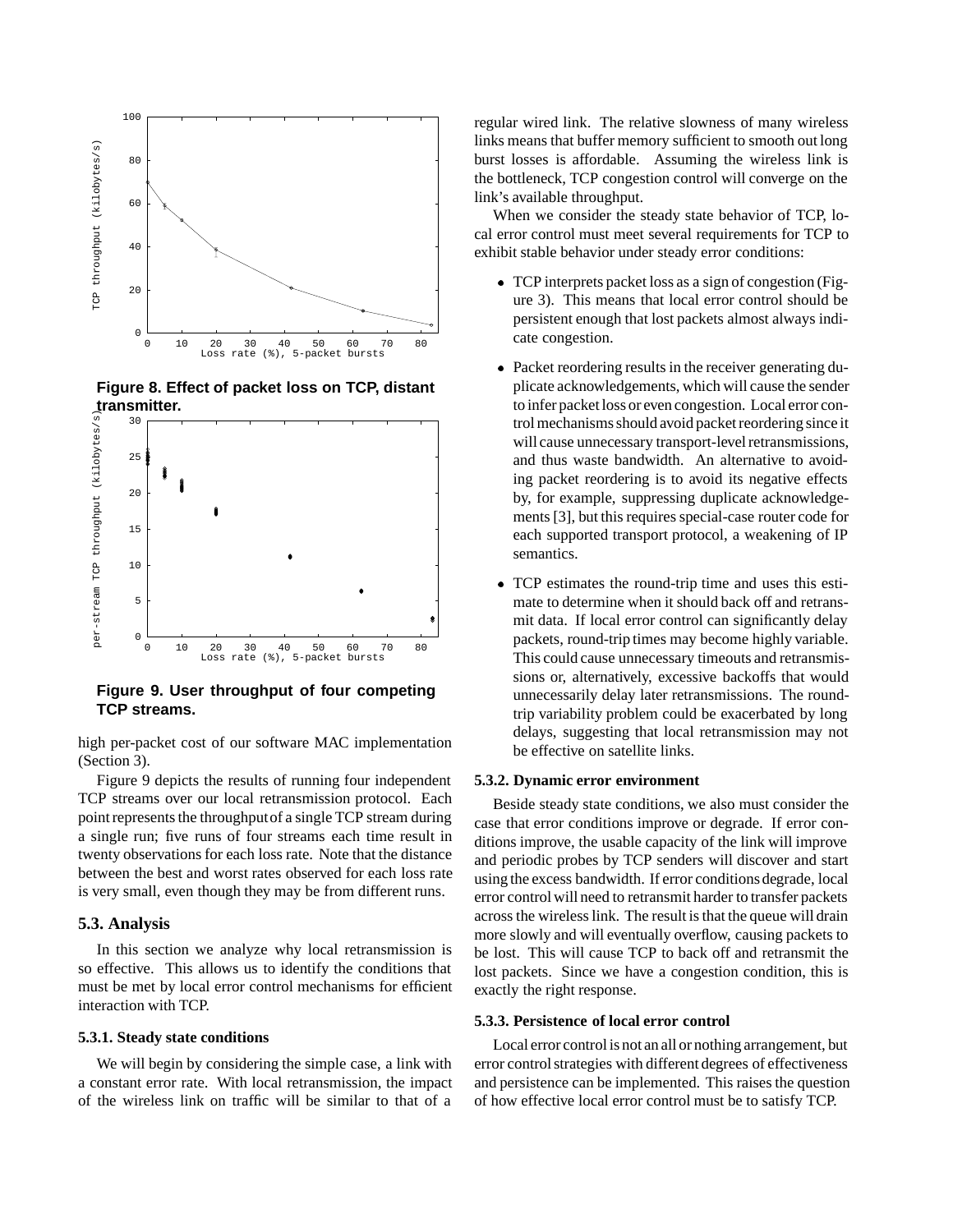

## **Figure 10. End-to-end packet loss rate as a function of local loss rate and maximum retransmit count**

Figure 10 shows how the (end-to-end) packet drop rate changes as a function of the local packet loss rate and the maximum retransmit count, assuming steady state conditions and random errors (of course, the residual error after a fixed number of retransmissions will be higher if errors are bursty). Not surprisingly, the results show that, for high error environments, retransmission may need to be very persistent if we want to keep the packet drop rate below 1%. As we discussed in Section 5.1, TCP performance degrades quickly if the (end-to-end) packet loss rate is more than a few percent, so limiting the number of retransmissions to a small constant will work well only if wireless packet loss rates are low.

A potential drawback of persistent local retransmission is that it may delay packets significantly. This may result in interference with TCP retransmission [9, 3]. To better understand what happens in such conditions, we created an error environment that should cause competing retransmissions. We chose a pattern that alternates between transferring 400 consecutive packets without errors, which will lull TCP into believing that the link has high throughput and low latency, and dropping 100 consecutive packets, which will cause a sudden significant delay and should trigger a TCP timeout.

Figure 11 shows the packet trace for a single-hop TCP flow encountering this error pattern. The test program reported a throughput of 64 KB/s, about 80% of the link capacity available after packet loss (80 KB/s). The trace shows that between the error bursts TCP performs well. Figure 12 shows in more detail what happens during an error burst. We observe two types of redundant packet: "probe" packets used by the sender to reestablish contact, and a sequence of packets retransmitted after the pause, which TCP incorrectly believes were lost. While we do have redundant retransmissions, the amount of overlap is only about 3%.

For local error control to perform well, end-to-end retransmission timeouts should be substantially longer than the single-hop round-trip time. Many TCP implementations are



**Figure 11. Trace of competing-retransmission scenario: 100-packet burst every 500 packet times.**



**Figure 12. Zoomed-in trace of competingretransmission scenario.**

derived from the Berkeley "Net-2" implementation, which implements retransmission using a periodic timer with a "slow timeout" interval, typically 500 milliseconds. This creates a "floor" on the end-to-end timeout that gives linklevel error control substantial time to hide error bursts. While TCP implementors might choose a finer grain or impose a less conservative minimum timeout (typically two "ticks"), this relatively coarse timeout is supported by RFC 793 [25], which suggests a minimum value of 1 second for the retransmission timeout. Furthermore, preliminary work [24] suggests that long-haul Internet connections may require a minimum retransmission timeout of at least one second to avoid many false timeouts. As a result, long timeouts should be considered more a protocol feature than an implementation artifact.

It is also interesting to note that, regardless of the resolution of the timers, the values they are set to allow for some variation. For example, many systems set the retransmission timer to an estimate of the round-trip time plus four times the mean deviation from that estimate [16]. This means that, if a variable number of wireless link-level retransmissions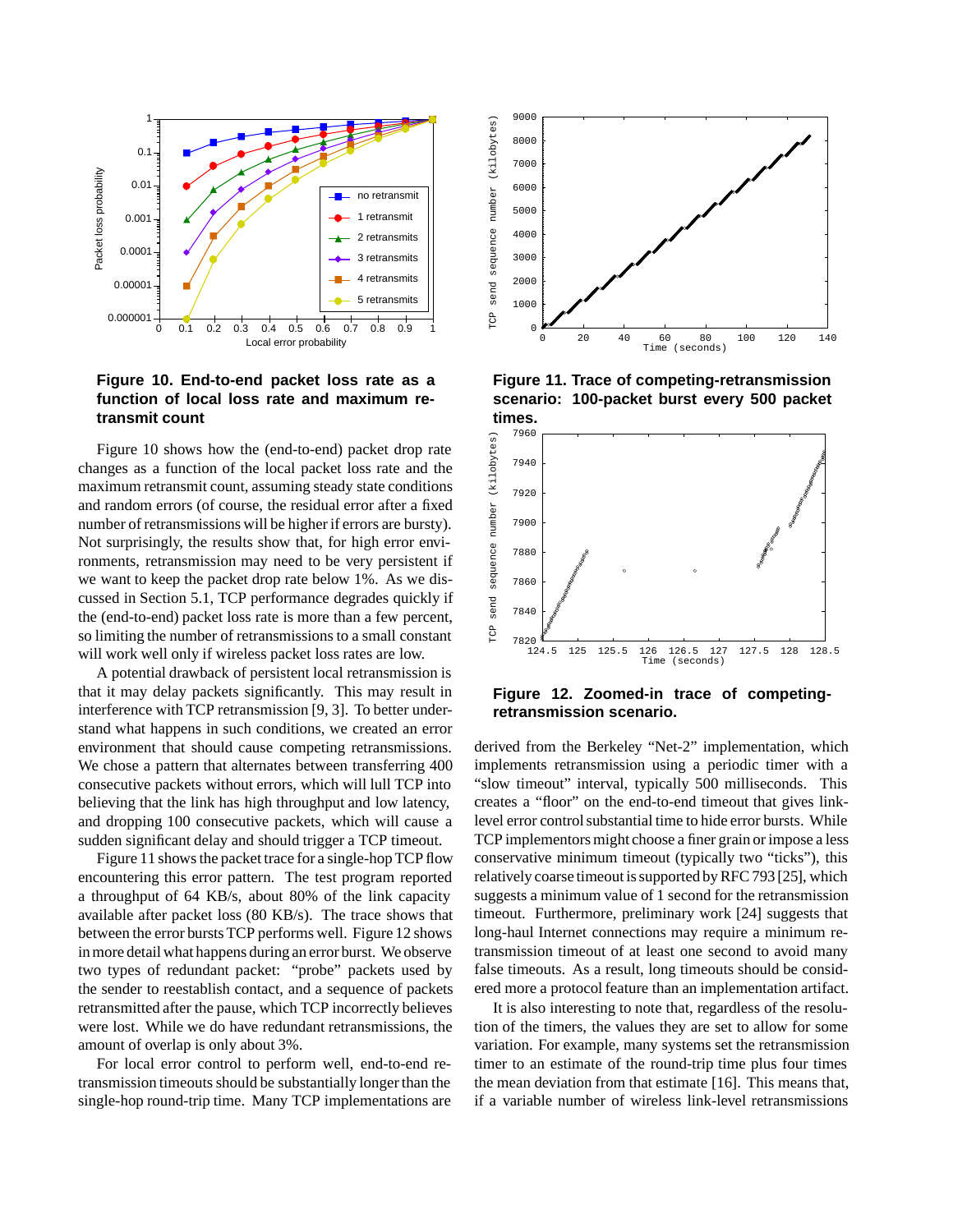caused fluctuations in the end-to-end round-trip time, TCP would tend to react by retransmitting more cautiously.

We conclude that retransmitting overly persistently, such as the perpetual retransmission implemented in our simple LLC, can hurt performance via inter-layer duplicate retransmissions. However, giving up after a few transmissions has the potential to seriously compromise TCP performance, while factors such as TCP's adaptation to delay variation, cautious minimum timeout, and slow-start probing seem to allow persistent retransmission with only a small efficiency loss. While these initial results are promising, clearly further investigation would lead to better persistence heuristics for coexistence with TCP.

### **5.4. Summary of local retransmission experiments**

We believe these experiments demonstrate the potential for a "pure link-layer" retransmission strategy to use local knowledge to significantly and transparently enhance the throughput of unmodified TCP in many difficult situations. The main limitation of this approach seems to be that it cannot hide pathologically long delay bursts from TCP, which may respond with a small amount of duplicate retransmission. On the other hand, when the delay period is over, the ordermaintaining queue structure allows TCP to recover smoothly. Note that, while in our experiments the wireless link was the first or last segment in the path, the analysis suggests this is not critical: what matters is that the conditions listed in Section 5.3.1 are met.

While we have encouraging results for TCP, which is by far the dominant reliable data transport protocol, it seems clear that other applications, such as streaming video, could require different low-level retransmission policies. Luckily, the Internet seems to be evolving in the direction of making flow-type information available to link-layer elements via type-of-service marking [12] or RSVP-like protocols [6]. Different low-level error control policies could be implemented for packets belonging to flows of different types. For example, for delay-sensitive traffic such as interactive video or audio transfers, local retransmission could be less persistent since packets "expire" after a certain time interval.

### **6. Adaptive local error control**

We discuss the error environment for a particular network (WaveLAN) and present the design and implementation of more sophisticated adaptive local error control for such networks. We discuss its performance for both TCP and UDP streams in the next section, extending the pattern-based evaluation of the previous section to "real-world" situations.

## **6.1. LLC Design**

An extensive study of the error characteristics of a wireless, in-buildingLAN is presented in [10]. The study showed that three classes of errors are common: packet loss, packet

truncation, and bit corruption errors. While a simple local error control strategy would retransmit the packet in all of these cases, analysis shows that corrupted packets often have only a few bit errors and that truncation is rare for short packets. This suggests that packet shrinking and forward error correction (FEC) could be used to reduce the impact of packet truncation and bit corruption errors. However, given the high variability of the error environment, these techniques would need to be applied adaptively to avoid unnecessary overhead when conditions are good. A simulation-based evaluation [11] of adaptive packet shrinking and FEC shows that these techniques can significantly increase the useful throughput of a wireless LAN, using relatively simple adaptation policies. Given these results, our LLC combines adaptive FEC and packet shrinking with local retransmission.

#### **6.2. LLC Implementation**

Adaptive packet shrinking and FEC can be added fairly easily to the MAC and LLC implementations described in Section 3. Two changes are needed.

First, packet shrinking and FEC functionality must be added to the the packet send and receive functions. While it is possible to do end-to-end management of packet shrinking by adjusting the maximum transmission unit (MTU) of the wireless link and propagating this information to end systems, or by employing IP fragmentation, both approaches have substantial per-packet overheads for even medium-sized packets (the IP and TCP headers are each typically 20 bytes). This would also limit adaptation by breaking a packet once into fixed-sized sub-packets, thus committing the link to fragmentation policy on a coarse grain. For these reasons, we implement packet shrinking through packet segmentation and reassembly over the wireless link. This requires segmentation and reassembly buffers on each host and some changes to the packet headers: every DATA transmission adds to the packet sequence number a starting byte offset, a byte count, and a "packet complete" bit, while acknowledgements consist of a packet sequence number and a cumulative length indicating correctly received bytes. With these changes, data transactions can be executed for variable-sized segments instead of complete IP packets. Since we lack hardware FEC support, our trace-based evaluation emulates the effect of FEC. The effectiveness of Reed-Solomon coding is evaluated off-line for each trace, and is applied at run time.

Second, the master tracks the quality of the wireless link, feeding its own observations and error reports that slaves include in DATA-ACK packets to an adaptation policy module, which determines an appropriate segment size and level of FEC. It shrinks and encodes its POLL-DATA packets accordingly, and includes the maximum segment size and minimal FEC level in its POLL-DATA packets, so slaves can format their packets appropriately.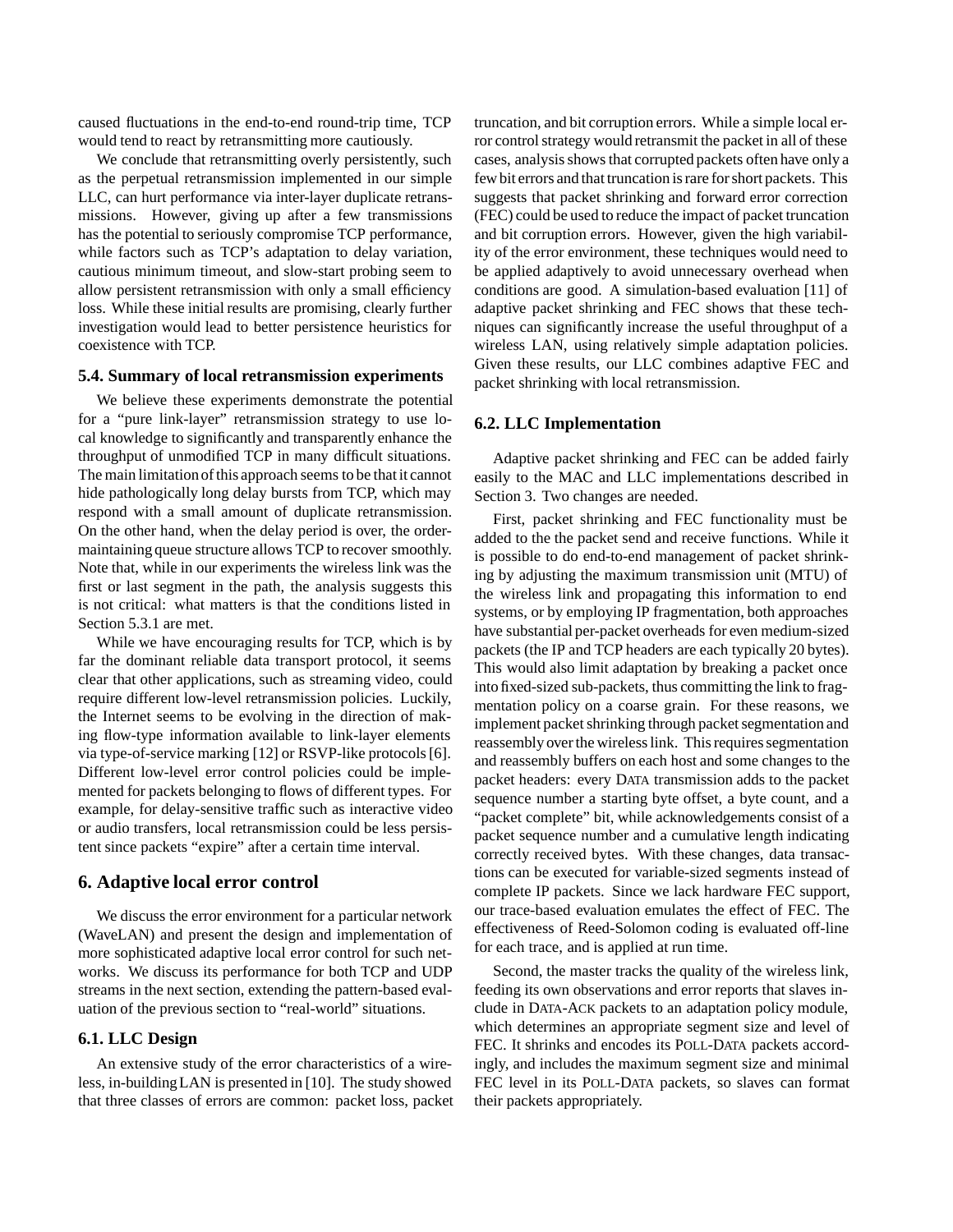### **6.3. Adaptation Policies**

Given the mechanisms described above, a wide variety of adaptive error control policies can be implemented. We implemented and evaluated three fixed policies and four adaptive policies, similar to the ones presented in [11].

BOLD represents pure link-level local retransmission without coding or shrinking: maximally-sized packets (5 255 byte Reed-Solomon blocks) are sent with no error coding.

LIGHT transmits maximally-sized packets with 5% coding overhead. This is potentially a good policy since many packets are not badly damaged (as we will see in Table 1).

ROBUST attempts to excel in difficult conditions. It sends minimally-sized packets (1 255-byte block) with nearly one third of each devoted to coding overhead.

BIMODAL is a simple-minded adaptive policy. It behaves exactly as BOLD when conditions are good, and as ROBUST when they are poor: if two consecutive packets are truncated or corrupted, it sends small, heavily-coded packets until three consecutive packets are not damaged.

BI-CODE is like BIMODAL except that it adjusts only coding overhead; BI-SIZE is like BIMODAL except that it adjusts only packet size. BI-CODE and BI-SIZE are included in an attempt to understand how much coding and packet sizing contribute independently to the success of BIMODAL.

FLEX adapts the packet size and degree of FEC redundancy independently. Whenever two or more poll-response transactions in a window of ten experience truncation, FLEX reduces its estimate of the current safe packet size to 85% of the post-truncation packet length. If three consecutive transactions do *not* experience truncation, FLEX begins to expand the safe packet size estimate, adding first 200 bytes, then 400, then 800, until the estimate reaches the maximum packet size. Whenever two or more transactions in a window of ten experience a decoder failure, FLEX reduces its estimate of the fraction of each Reed-Solomon block that can carry user data by 15%. If three consecutive transactions do *not* experience decoder failure, FLEX begins to expand the user data share, adding first 10 bytes, then 20, then 40, until the entire block carries user data.

A simulation-based evaluation [11] shows that the simple adaptive packet shrinking and FEC policies significantly increase the useful throughput of a wireless LAN, while the fixed policies are effective only in some environments. The key observation that allows adaptation is that, in a wireless LAN, significant changes in the error environment are often caused by human actions, e.g., movement of a laptop or turning on a cordless phone. However, the simulation necessarily makes several simplifying assumptions and does does not consider interactions with end-to-end protocols.

## **7. Trace-based evaluation of local error control**

We present the results of operating the adaptive error control implementation described in the previous section in a variety of trace-based emulated error environments. By doing this, we hope to provide a more realistic evaluation of local error control, investigate the importance of *adaptive* coding and shrinking, and, finally, verify that retransmission, coding, and shrinking can work together to provide an environment suitable for TCP.

## **7.1. Error Traces**

To characterize error environments, we monitored data transfers between two identical DECpc 425SL laptops (25 MHz 80486) running NetBSD 1.1. For different tests, we placed the PCs in different environments or added competing radiation sources. Our laptops used PCMCIA WaveLAN[28] interfaces operating in the 902-928 MHz frequency band.

We instrumented our kernel device driver to collect all packets (even runt packets and those that failed Ethernet CRC) into an 8-megabyte kernel trace buffer. This allowed collection of approximately 30 seconds of continuous network activity. The traces were post-processed to yield, for each transmission, a timestamp, the transmitted and received packet lengths, signal information from the RF modem, a packet sequence number, and a list of corrupted bits.

In this paper we will use traces that capture five different error environments; their characteristics are summarized in Table 1. The "office" scenario represents a best-case, interference-free situation. In the "walking" scenario, interference is provided by a nearby cordless phone base station and a cordless phone handset moving around the room at walking speed. The "adjacent" case is similar but the handset is nearby and power-cycled roughly twice per second to produce a trace with challenging dynamicity. The "table" case is a less-challenging desktop situation, again with cordless phone interference. Finally, the "walls" case investigates attenuation due to distance, concrete block walls, and classroom furniture. As compared to the interference environments, attenuation has an almost insignificant truncation rate, but has significant packet corruption. More details on the traces and our trace methodology may be found in [11].

Finally, since the traces contain a richer set of events than that used in our pattern-based evaluation, we must expand the packet killer. On output or input, a truncation event causes the killer to prefix the packet with a special flag that includes the truncation length. The receiving machine's LLC layer will notice the flag, extract the truncation length, and ignore the packet contents. This is conservative: we could have examined erasure correction or extracting partial packet contents. On output or input, a bit corruption event causes the killer to prefix the packet with a special flag indicating the minimum-strength Reed-Solomon code required to decode the packet. The receiving machine's LLC layer willcompare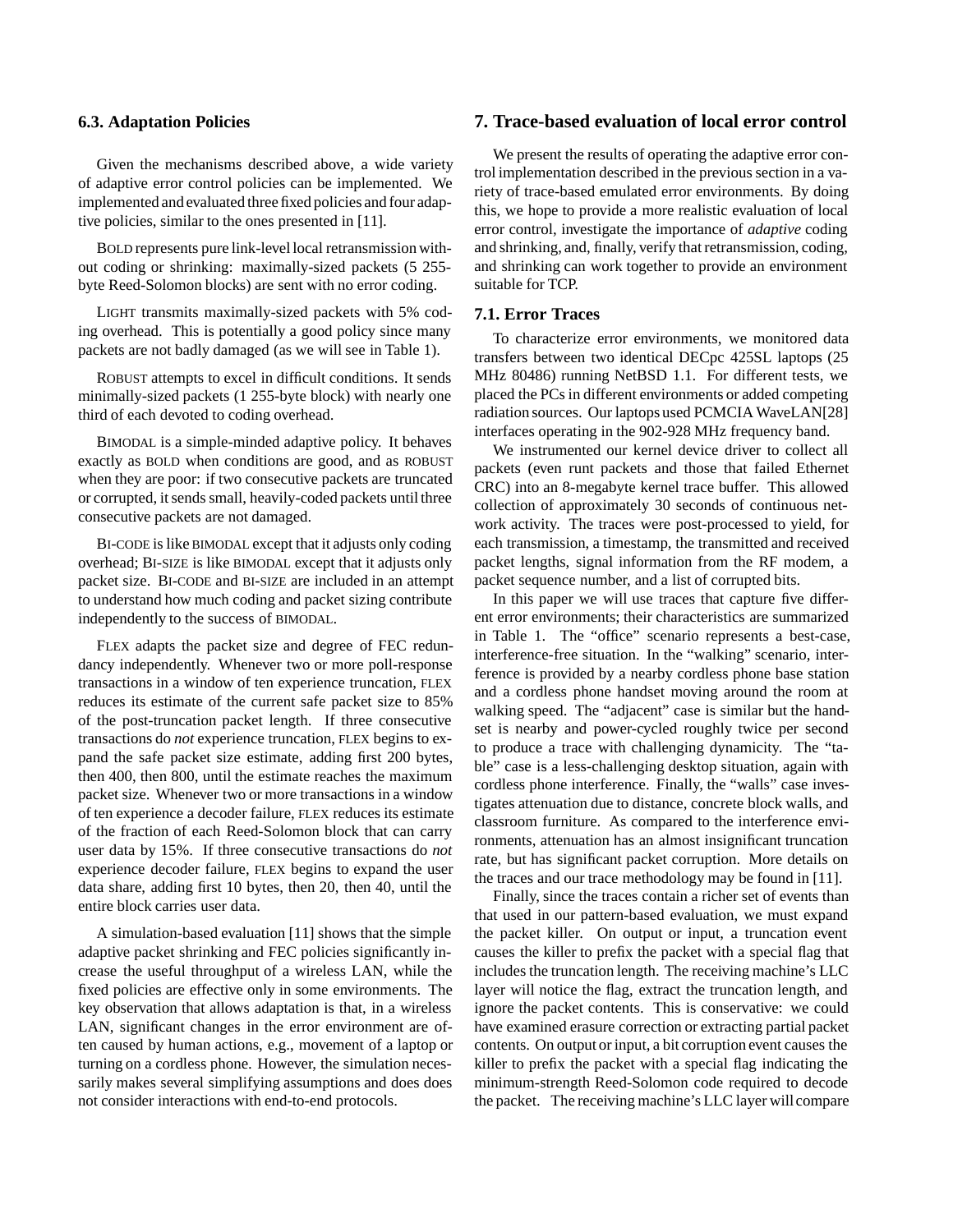| Trial    | Packets | <b>Bits</b>       | Packet               | <b>Non-lost Packet</b> | Non-truncated Packet   | Received-bit         |  |
|----------|---------|-------------------|----------------------|------------------------|------------------------|----------------------|--|
| Name     | Sent    | Received          | <b>Loss Rate</b>     | <b>Truncation Rate</b> | <b>Corruption Rate</b> | <b>Error</b> Rate    |  |
| Office   | 5729    | $6 \times 10^{7}$ |                      |                        | $3.4 \times 10^{-4}$   |                      |  |
| Walking  | 5729    | $6 \times 10^{7}$ | $7 \times 10^{-4}$   | $9 \times 10^{-4}$     | $5.4 \times 10^{-2}$   | $1.6 \times 10^{-4}$ |  |
| Adjacent | 10487   | $6 \times 10^{7}$ | $3.1 \times 10^{-1}$ | $2.3 \times 10^{-1}$   | $3.5 \times 10^{-3}$   | $1 \times 10^{-3}$   |  |
| Table    | 5916    | $6 \times 10^7$   | $5.4 \times 10^{-2}$ | $1.9 \times 10^{-2}$   | $9.4 \times 10^{-1}$   | $4.9 \times 10^{-3}$ |  |
| Walls    | 5776    | $6 \times 10^{7}$ | $6 \times 10^{-3}$   | $1.7 \times 10^{-2}$   | $2.7 \times 10^{-1}$   | $3.8 \times 10^{-4}$ |  |

**Table 1. Summary of various error scenarios.**

the killer event against the code the sender used to determine whether to signal a decoder failure.

### **7.3. Summary**

## **7.2. Evaluation of adaptive strategies**

To evaluate the performance of a policy, we measured the single-session TCP throughput across the link. In addition, we measured the throughput obtained by a program that sprays UDP packets as fast as possible, ignoring send queue overflows and losses, reporting only the number of packets received. The policy performance results presented in Table 2 represent the averages of five 1-megabyte transfers, reported in kilobytes per second.

The performance of the static policies is fairly predictable. BOLD does very well in low-error situations because it doesn't spend any bandwidth on shrinking or coding overhead. Unfortunately, it is unable to transfer any data in the "table" case, which has a packet corruption rate of 94%: TCP is actually unable to complete its three-way handshake before timing out. LIGHT fares slightly worse in low-error situations but manages to achieve some minimal throughput in the harsh "table" case. It dominates the other policies in the "walls" scenario, in which 27% of the packets are corrupted, but only lightly. ROBUST does poorly in essentially every case: in addition to 30% overhead lost to coding, it loses substantial throughput due to the high cost of sending small packets.

The adaptive policies all perform generally well, with the exception of BI-SIZE, which does not perform coding–like BOLD, it cannot operate in the "table" case. Comparing the three two-mode policies allows some evaluation of the utility of packet shrinking. If we examine the performance of BIMODAL and BI-CODE in the "table" case, which has 94% corruption but only 2% truncation, we can verify that linking packet shrinking to error coding level is probably counterproductive, since at least in this case decoder failures are a poor predictor of truncation and the performance reduction is substantial. The case for shrinking is better made by comparing the two policies in the "adjacent" case, which has almost no corruption and 23% truncation. In this situation packet shrinking provides a modest performance increase. Finally, the FLEX policy, which can independently adjust shrinking and coding, and can do so with finer granularity, does well overall and particularly well in the "table" and "walls" cases.

The above results suggest that FEC coding can build on top of local retransmission to further increase usable bandwidth in interference and attenuation environments. Adaptation appears to be vital to achieve good performance in the variety of error environments that a single mobile host will plausibly encounter. Most importantly, Figure 13 indicates that, regardless of adaptation policy, the resulting link was as usable by TCP as by loss-insensitive UDP: our adaptive error control system is not causing TCP to lose performance due to false triggering of its congestion avoidance mechanism.

## **8. Related work**

Both the IS-54 TDMA system [23] and the Qualcomm IS-95 CDMA [18] system provide link-level retransmissions for packet data over digital cellular phone networks. The AIRMAIL design [1] adds bit-, byte-, and packet-level adaptive forward error correction to yield a protocol for powerand processing-constrained access devices. A WaveLANbased evaluation of packet shrinking [19] also suggests an architecture including link-level fragmentation and adaptive error coding. We believe that our pattern- and trace-based evaluations provide support for this style of link-level error control mechanisms, which are independent of specific transport protocols.

Several high-speed wireless LANs include both link-level retransmission and packet fragmentation. The IBM Wireless RF LAN [4] performs fixed-size fragmentation primarily to facilitate time scheduling and comply with frequencyhopping dwell time limits. The IEEE 802.11 wireless LAN standard [15] may optionally be configured to perform fragmentation into fixed-sized chunks, and retransmits packets a (configurable) fixed number of times according to a length threshold. Our experience suggests that the relatively small default configuration constants may leave enough residual errors to disturb TCP and that adaptive packet coding and shrinking merit consideration.

Though the MACA [17] and MACAW [5] protocols are designed for distributed multiple access rather than the centralized control our MAC employs, we believe that their approach to local retransmission is similar in spirit to ours. The MACAW protocol design considers multiple flows per device and presents evidence that a post-packet acknowledgement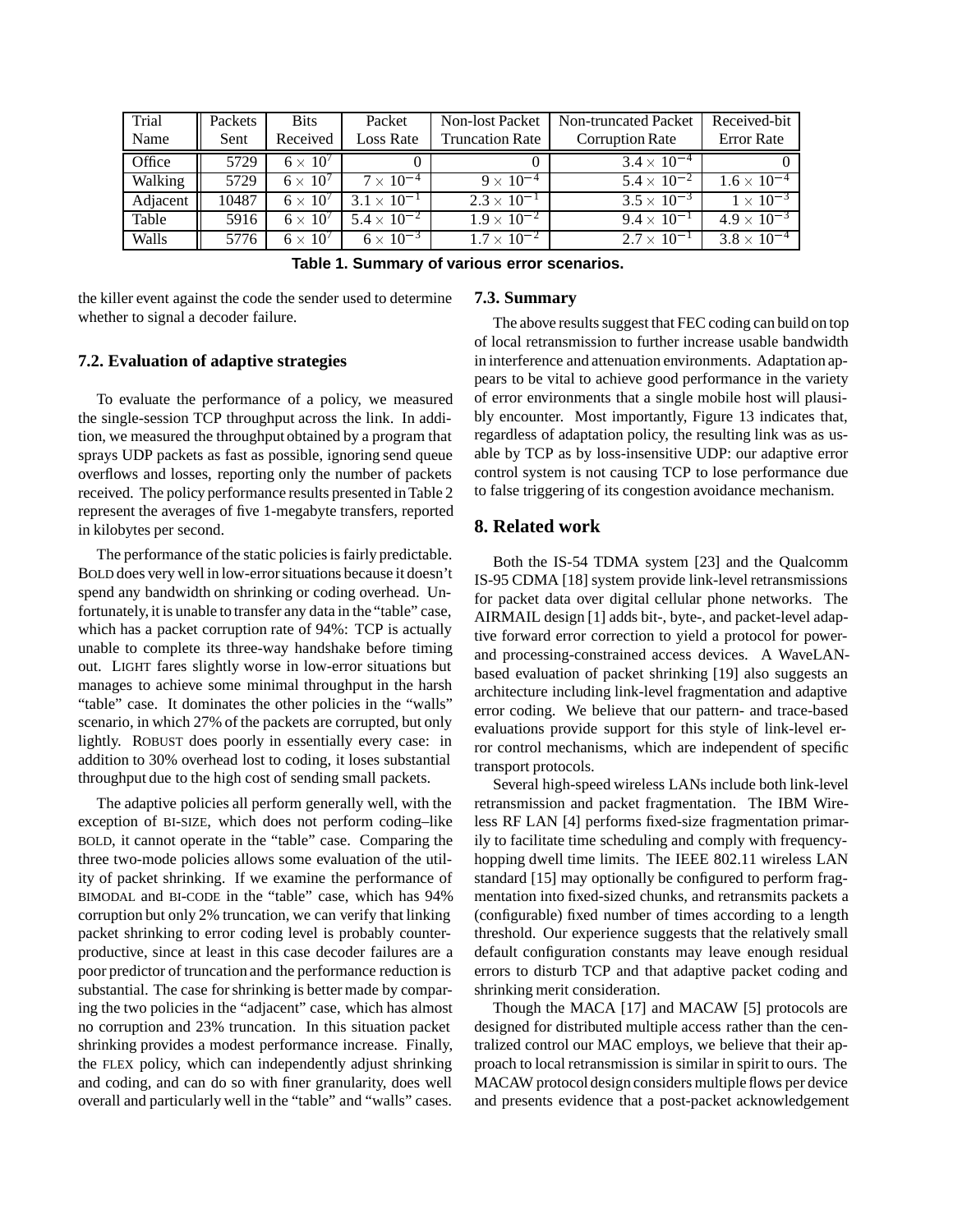| Trace    | Bold |      | Light |      | Robust           |      | Bimodal |      | Bi-code    |            | Bi-size |      | Flex |            |
|----------|------|------|-------|------|------------------|------|---------|------|------------|------------|---------|------|------|------------|
|          | TCP  | JDP  | TCP   | JDP  | TCP              | JDP  | TCP     | JDP  | <b>TCP</b> | <b>UDP</b> | TCP     | JDP  | TCP  | <b>UDP</b> |
| Office   | 90.1 | 91.0 | 84.8  | 85.4 | 32.0             | 32.2 | 89.9    | 90.3 | 89.6       | 90.2       | 89.6    | 90.6 | 89.7 | 89.9       |
| Walking  | 84.5 | 85.2 | 81.3  | 82.4 | 32.0             | 31.6 | 84.6    | 84.9 | 84.2       | 85.1       | 84.2    | 84.7 | 83.2 | 83.8       |
| Adjacent | .5.0 | 15.9 | 14.8  | .5.4 | 5.4              | 5.3  | 15.1    | 15.0 | 14.1       | 15.0       | 14.6    | 15.1 | 14.7 | 15.2       |
| Table    |      |      | 5.4   | 5.4  | 19.3             | 19.2 | 12.8    | 12.6 | 37.9       | 37.9       |         |      | 45.8 | 46.2       |
| Walls    | 64.6 | 65.9 | 75.8  | 77.2 | 30.2<br>$\gamma$ | 29.8 | 64.1    | 64.9 | 7<br>64.7  | 65.7       | 64.9    | 65.6 | 72.6 | 72.9       |

**Table 2. Performance of different error control policies: averages, in kilobytes/second, of five runs.**



**Figure 13. Comparison of TCP and UDP throughputs for the experimental scenarios. The similarity of these throughput figures indicates that TCP is not falsely assuming link congestion.**

increased TCP throughput.

A comparison [3] among the Berkeley LL family of linklayer retransmission protocols demonstrated a noticeable performance enhancement obtained by filtering duplicate TCP packets and acknowledgements. This implementation is specific to TCP and the general approach depends on transport protocols generating frequent acknowledgements (as opposed to, e.g., periodic summaries). Our situation differs from theirs in that our timeout interval is smaller by roughly an order of magnitude and our retransmission scheme does not re-order packets. This allows us to achieve good performance without depending on TCP-specific protocol information.

The behavior of TCP NewReno operating over wireless fading links without link-level error control, including the relationships between error burst patterns, fast recovery, and timeouts, is studied in [8]. Interactions between link-level and network-level error control are investigated in [31].

## **9. Conclusion**

The primary contribution of this paper is a demonstration that "pure" link-layer local error control mechanisms can greatly increase the efficiency of data transfer in wireless LANs. When designed correctly, these mechanisms can mask the worst effects of the high and dynamic error rates often found in wireless networks. Our experiments show that non-snooping local retransmission can deliver vast improvements in TCP performance over lossy wireless LAN links, allowingTCP to use a high fraction of the available link bandwidth. An analysis of our experimental results shows that, to effectively support data transfers using TCP, local error control should meet the following conditions: it should be per-

sistent enough to virtually eliminate non-congestion losses, should avoid packet reordering, and should not delay packets beyond the typical TCP end-to-end retransmission timeout. These conditions avoid false triggering of TCP's end-to-end error control mechanisms, such as congestion avoidance, fast retransmission, and timeouts. Our experiments suggest that violating the third condition may not be catastrophic, causing only a modest duplication of effort.

While these conditions are partly driven by properties of TCP's error control mechanisms, they are not specific to TCP itself. The local error recovery mechanisms do not depend on TCP's header format or acknowledgement generation rules, but instead rely on high-level properties of the end-to-end congestion avoidance and error control mechanisms, which are regarded as appropriate for reliable byte stream transport in general. Other flow types, such as delay-sensitive streaming media, might prefer different error control policies, such as reduced persistence. Flow-type-specific approaches are attractive alternatives to protocol-specific approaches, and can be supported based on flow information obtained from type-of-service marking or RSVP-like protocols.

The above results were demonstrated using two local error control implementations. First we implemented a simple, generally applicable design that uses only retransmission to recover from errors. This allowed us to analyze error recovery behavior and to identify conditions under which purely local error recovery is effective. We then employed a more sophisticated adaptive local error control implementation designed for WaveLAN hardware that includes local retransmission, adaptive packet shrinking, and FEC coding to address packet loss, truncation, and corruption, respectively. Simple adaptation policies outperformed static policies across a range of